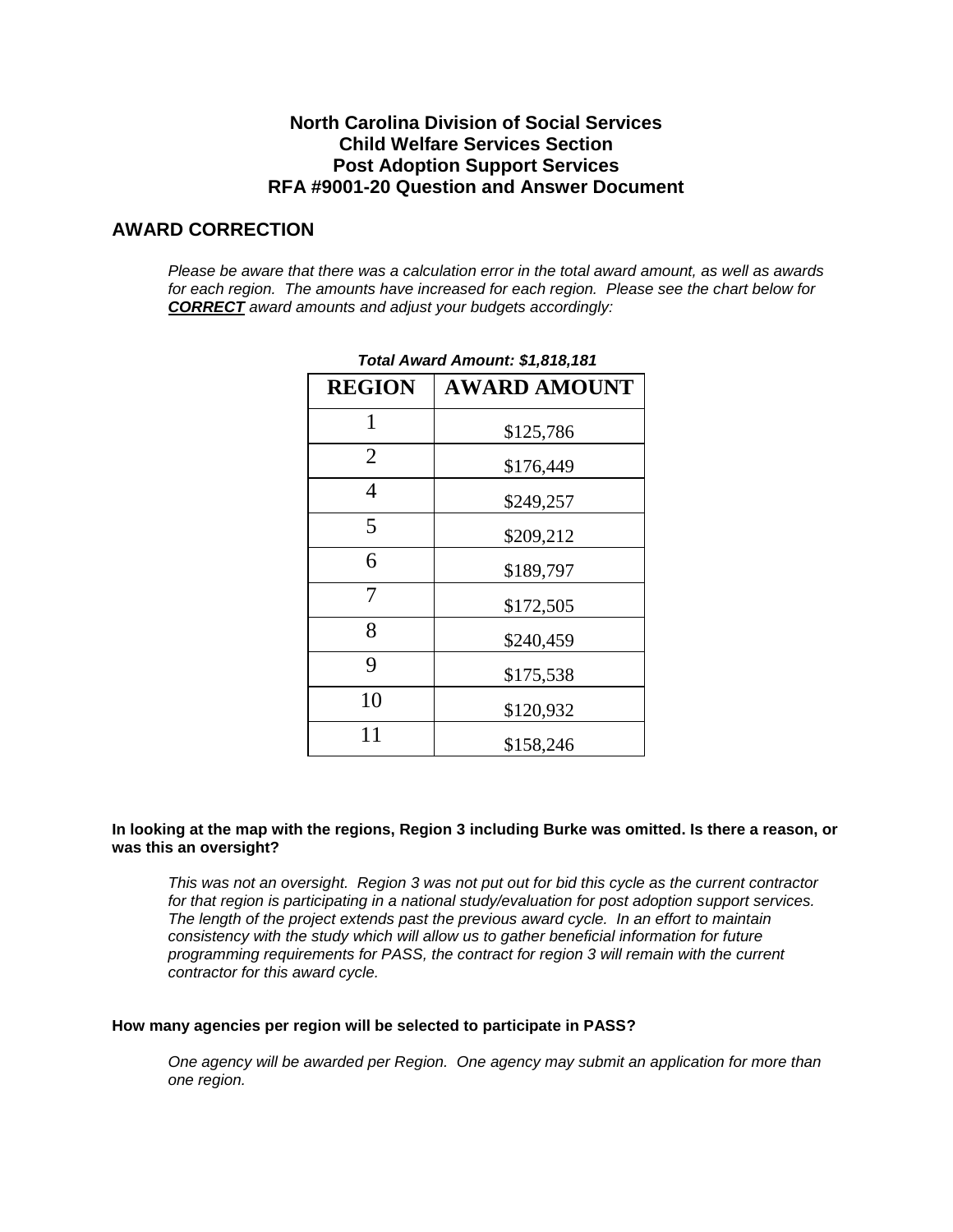#### **How does the overall referral process work? Specifically, how are referrals identified and by whom are they identified?**

*Applicants must include in their Project Design how they are able to ensure that all adoptive families, regardless of the type of adoption completed, are aware of the post adoption services proposed to be provided. Applicants determine how they achieve this through collaborative community partnerships. The process for receiving referrals should be addressed/identified in this section.* 

#### **For large, diverse agencies, do you want a comprehensive all-inclusive list of contracts for the past 5 years, or just those that are relevant to PASS?**

*Per the RFA, "*Applicants must provide a brief overview of **all services** provided by the Contractor within the last five years." *This includes contracts other than those relevant to PASS.* 

**In regards to the revenue question included in the grant application, should we include 5 years' worth of revenue for our entire agency or only for those programs relevant to PASS?**

*The Funding Chart indicates that you must include "all sources of funding received during the last three years by your agency." Because we are looking to assess sustainability, sources of funding received should be reflective of those received by your entire agency, not just programs related to PASS.* 

#### **Is NC DSS able to provide an updated estimate of the number of adoptive families in North Carolina, as was provided with the previous RFA?**

*The current RFA focuses on providing services to adoptive families, regardless of the type of adoption. The chart below reflects to the total number of adoptions completed by region for the past 3 fiscal years. These include adoptions from foster care, independent, step parent, relative, international and adult adoptions.*

| <b>REGION</b>  | <b>SFY 13/14</b> | SFY 14/15 | SFY 15/16 |
|----------------|------------------|-----------|-----------|
| 1              | 90               | 77        | 87        |
| $\overline{2}$ | 220              | 291       | 245       |
| 4              | 440              | 518       | 519       |
| 5              | 344              | 361       | 375       |
| 6              | 240              | 318       | 337       |
| 7              | 229              | 232       | 256       |
| 8              | 474              | 459       | 457       |
| ٩              | 210              | 230       | 308       |
| 10             | 60               | 66        | 81        |
| 11             | 180              | 168       | 229       |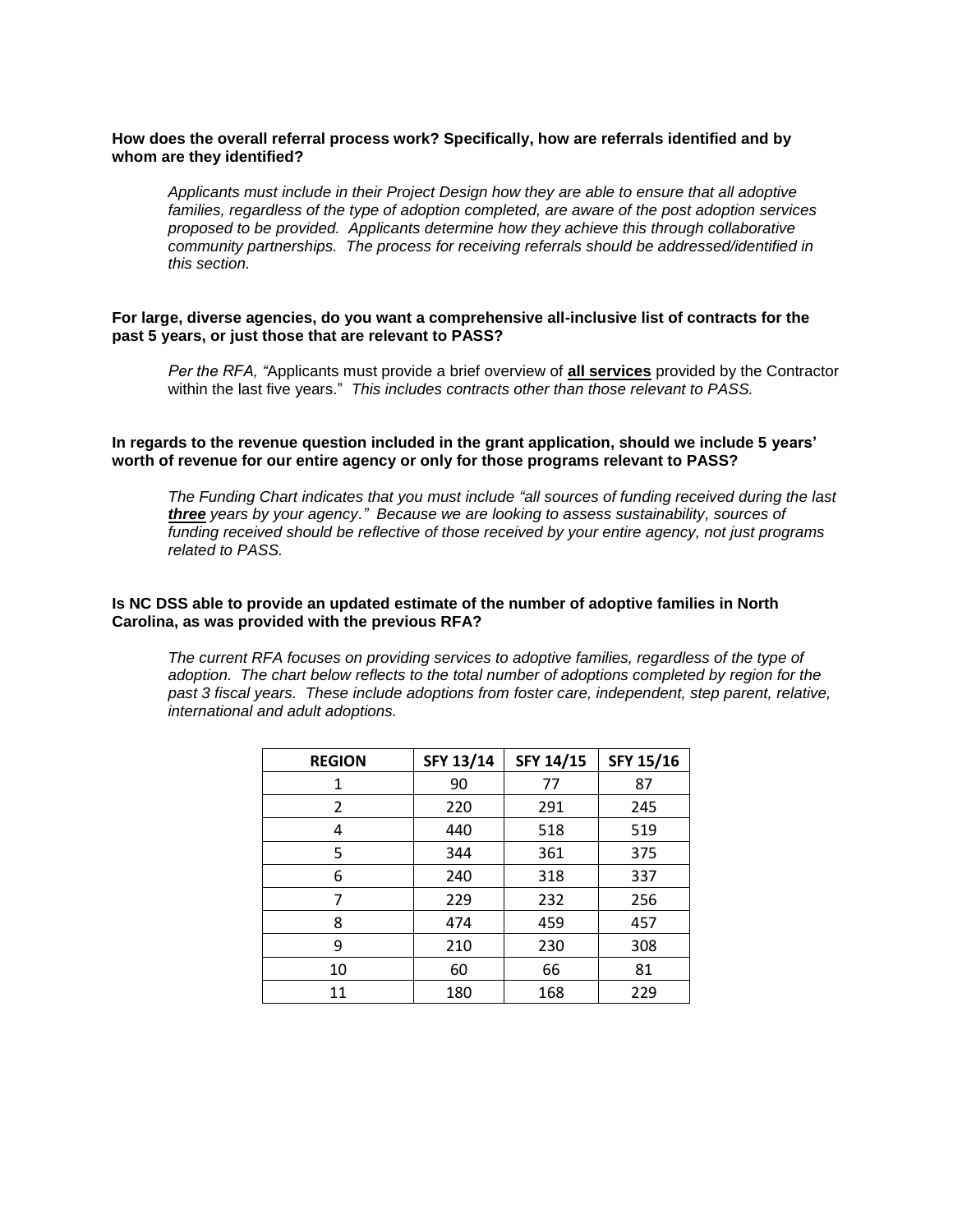**When we are building our logic model and selecting short-term and long-term outcomes, are we supposed to select additional outcomes, or stick with the 3 that are included in the shared outcomes listed in the RFA?**

*The Logic Model must be submitted with your application as it supports your project design. The 3 identified Outcomes in the RFA must be the only outcomes used in your logic model. This will allow us to capture consistent statewide data.*

**Under the organization background section, we are instructed to provide an overview of all services provided by the contractor. Our agency has had quite a few contracts, as well as grant funding and support from private foundations. Are you looking for only contracts, or grants as well?**

*We are looking for a brief overview of all the services provided by the contractor, whether they were funded by grant or contract. Please include them all using the bullet point items found in #4 of Section 13.0 of the RFA.* 

**The last bullet in the organizational background section asking for an overview of all services provided by contractor asks for contact information "of at least one manager in each client organization who is personally familiar with the Vendor's performance under contract." Does this mean someone at our agency or someone at the funder's agency?**

*This is referring to a manager at your own agency who can speak directly about performance during the contract period.* 

**The hyperlinks in appendix B don't seem to be working. Is there another way to access the online required documents?**

*We are aware that some people are unable to open the hyperlinks. This problem has been reported. If you are unable to access specific forms, please email Kim Best directly and the forms can be sent to you. [Kimberly.best@dhhs.nc.gov](mailto:Kimberly.best@dhhs.nc.gov)*

**Under the required outcomes, the RFA describes the Protective Factors Survey as a retrospective post-test. I am aware of a retrospective pre-test, but what is the meaning of a retrospective posttest?** 

*In regards to a retrospective post-test, the family should be given the Survey as they are nearing closure of services. The family should first answer the question in terms of how they felt prior to starting services and then they will answer the same question as how they feel at the present time.* 

**Are there specific instructions for the administration of the Protective Factors Survey? For example, would we be required to administer the entire survey to all clients served (for example, even those who engage in a quick phone call) or only for clients who engage in services where we would expect change on those areas?**

*The Protective Factors Survey is utilized to measure improvement at the time of case closure, therefore it would not be appropriate for those only engaging in a quick call.*